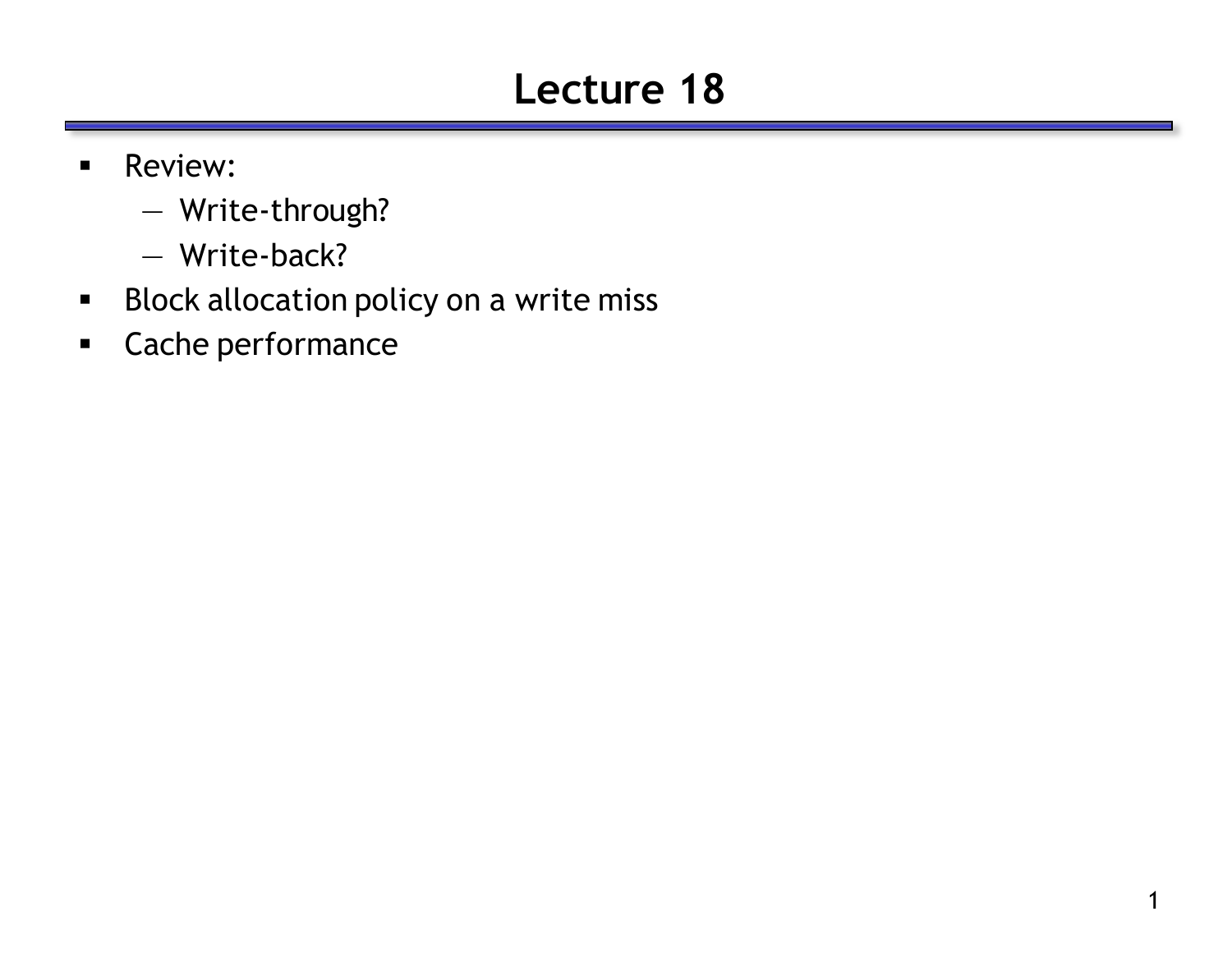A write-through cache forces all writes to update both the cache *and* the main memory.



- **This is simple to implement and keeps the cache and memory consistent.**
- The bad thing is that forcing every write to go to main memory, we use up bandwidth between the cache and the memory.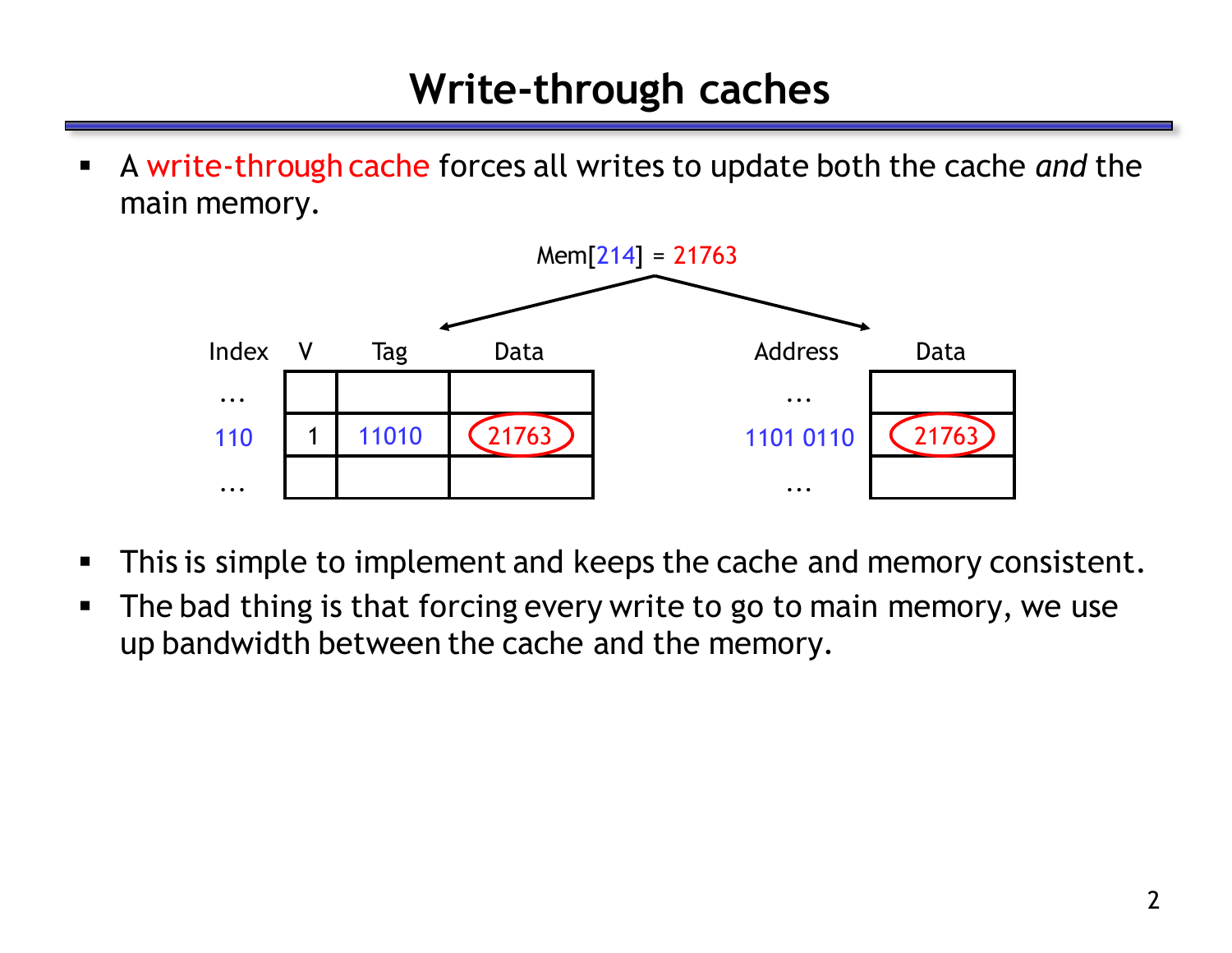## **Write-back caches**

- In a write-back cache, the memory is not updated until the cache block needs to be replaced (*e.g.*, when loading data into a full cache set).
- For example, we might write some data to the cache at first, leaving it inconsistent with the main memory as shown before.
	- The cache block is marked "dirty" to indicate this inconsistency



- **Subsequent reads to the same memory address?**
- **Multiple writes to same block?**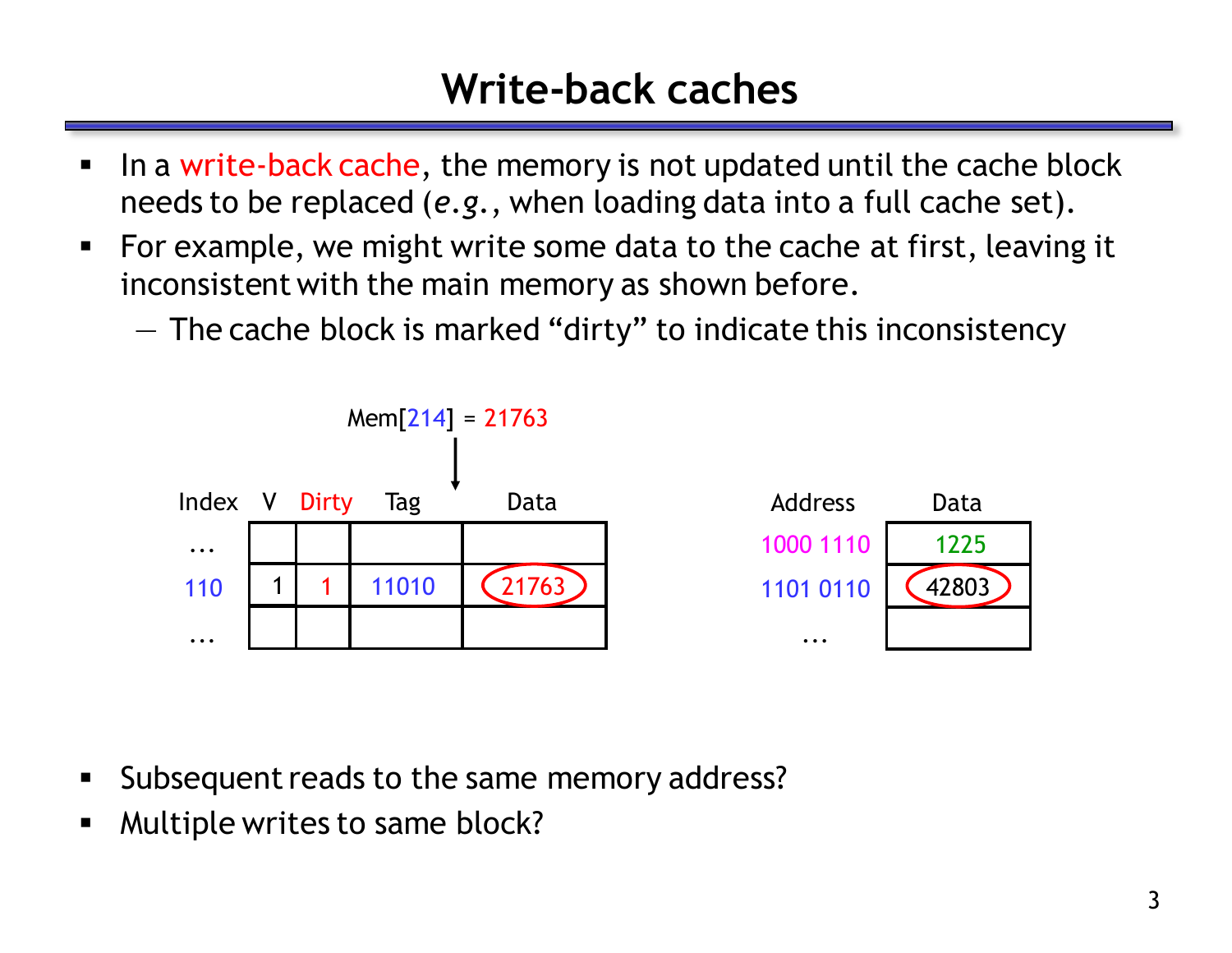### **Write-back cache discussion**

- The advantage of write-back caches is that not all write operations need to access main memory, as with write-through caches.
	- If a single address is frequently written to, then it doesn't pay to keep writing that data through to main memory.
	- If several bytes within the same cache block are modified, they will only force one memory write operation at write-back time.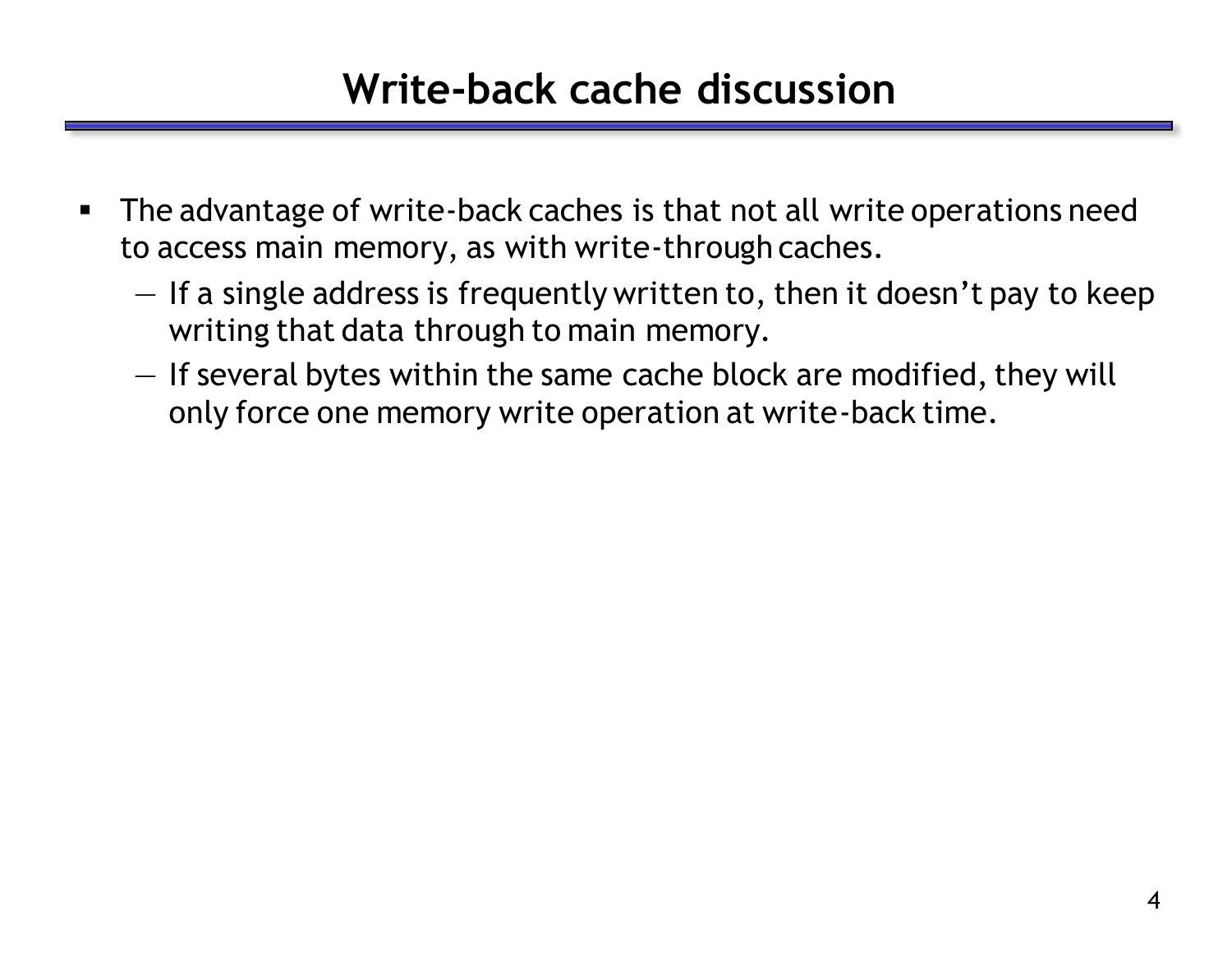### **Write misses**

- A second scenario is if we try to write to an address that is not already contained in the cache; this is called a write miss.
- **Let's say we want to store 21763 into Mem[1101 0110] but we find that** address is not currently in the cache.



When we update Mem[1101 0110], should we *also* load it into the cache?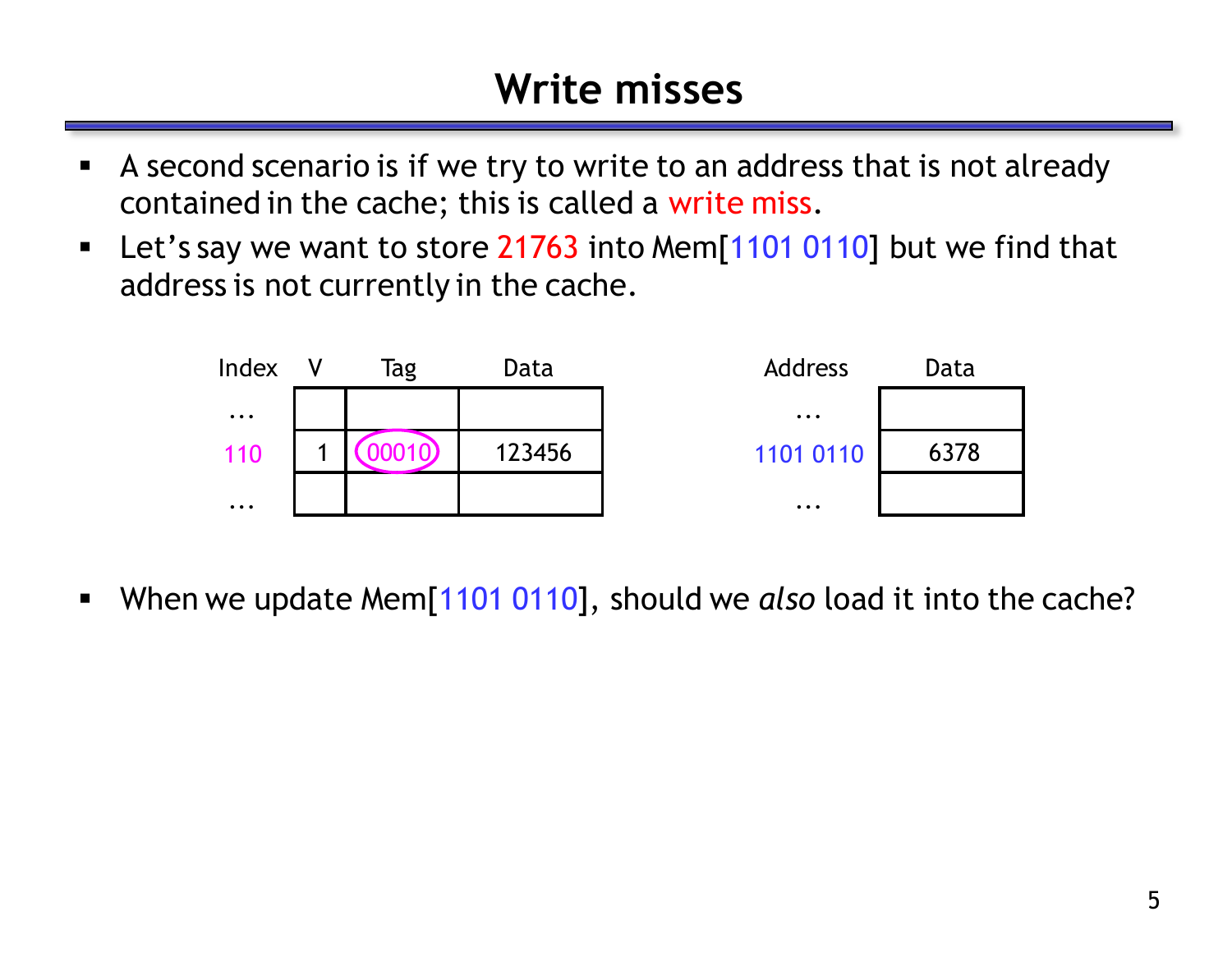# **Write around caches (a.k.a. write-no-allocate)**

• With a write around policy, the write operation goes directly to main memory *without* affecting the cache.

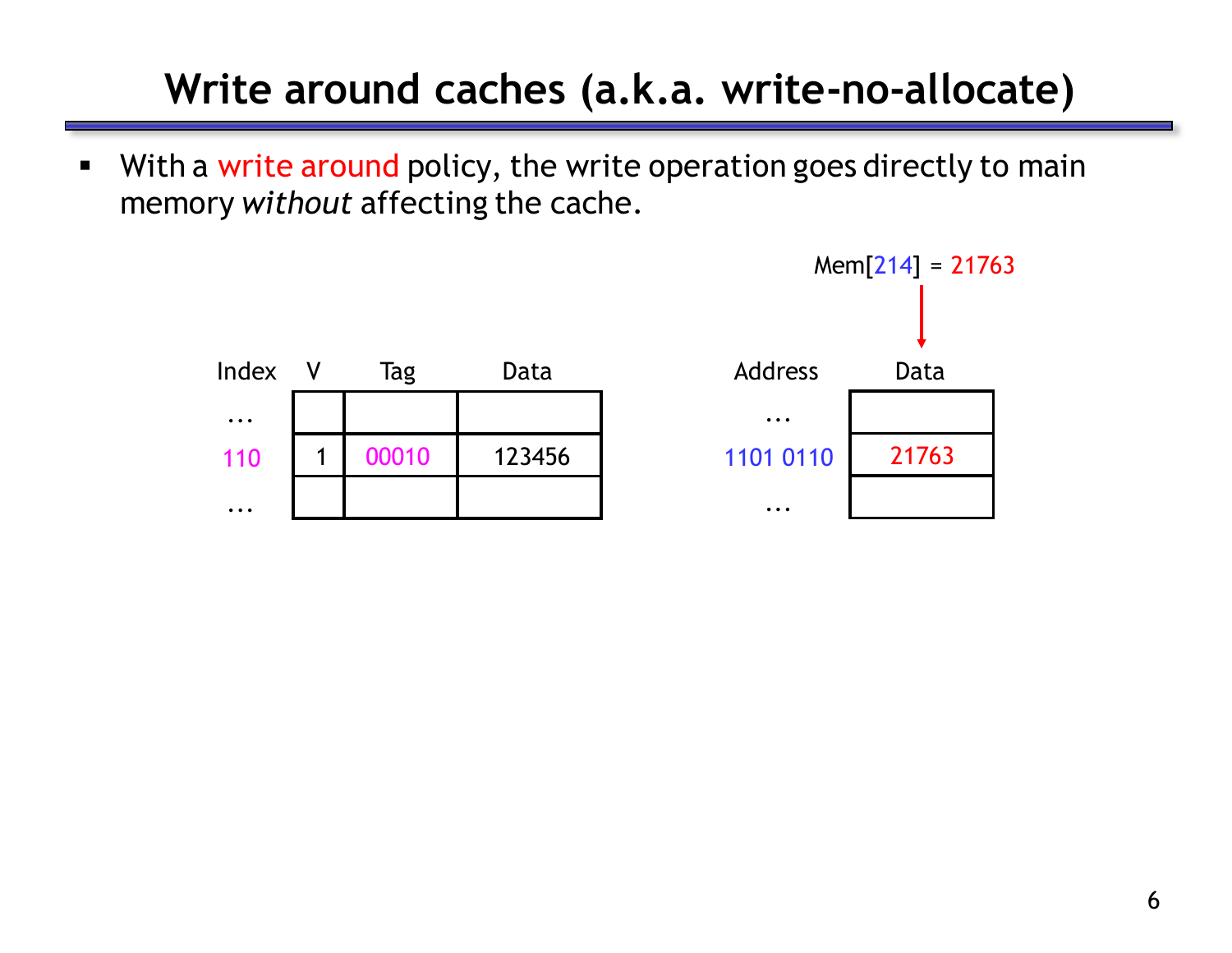# **Write around caches (a.k.a. write-no-allocate)**

**With a write around policy, the write operation goes directly to main** memory *without* affecting the cache.



 This is good when data is written but not immediately used again, in which case there's no point to load it into the cache yet.

$$
\begin{array}{rcl}\nfor (int i = 0; i < SIZE; i++) \\
a[i] = i;\n\end{array}
$$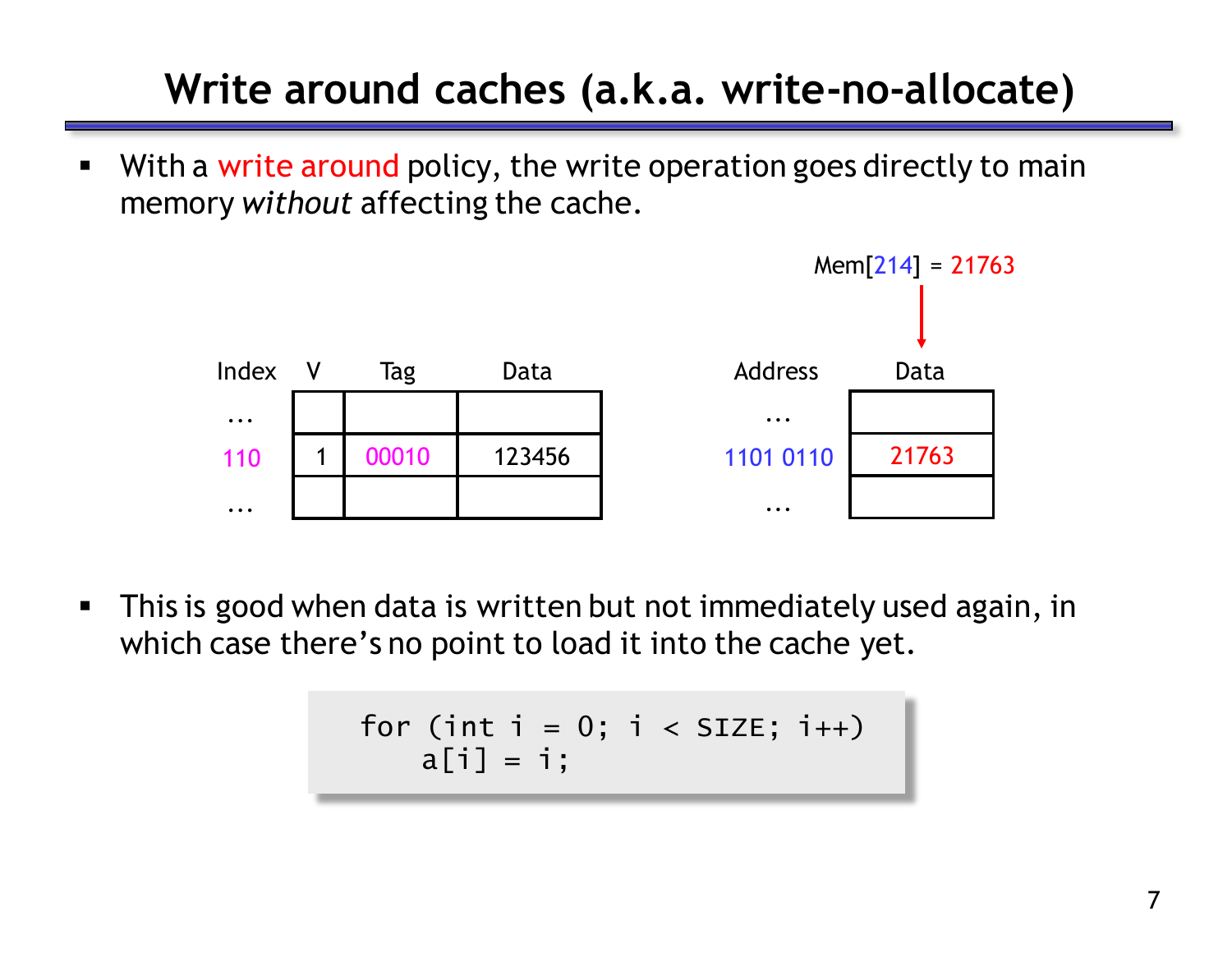An allocate on write strategy would instead load the newly written data into the cache.



If that data is needed again soon, it will be available in the cache.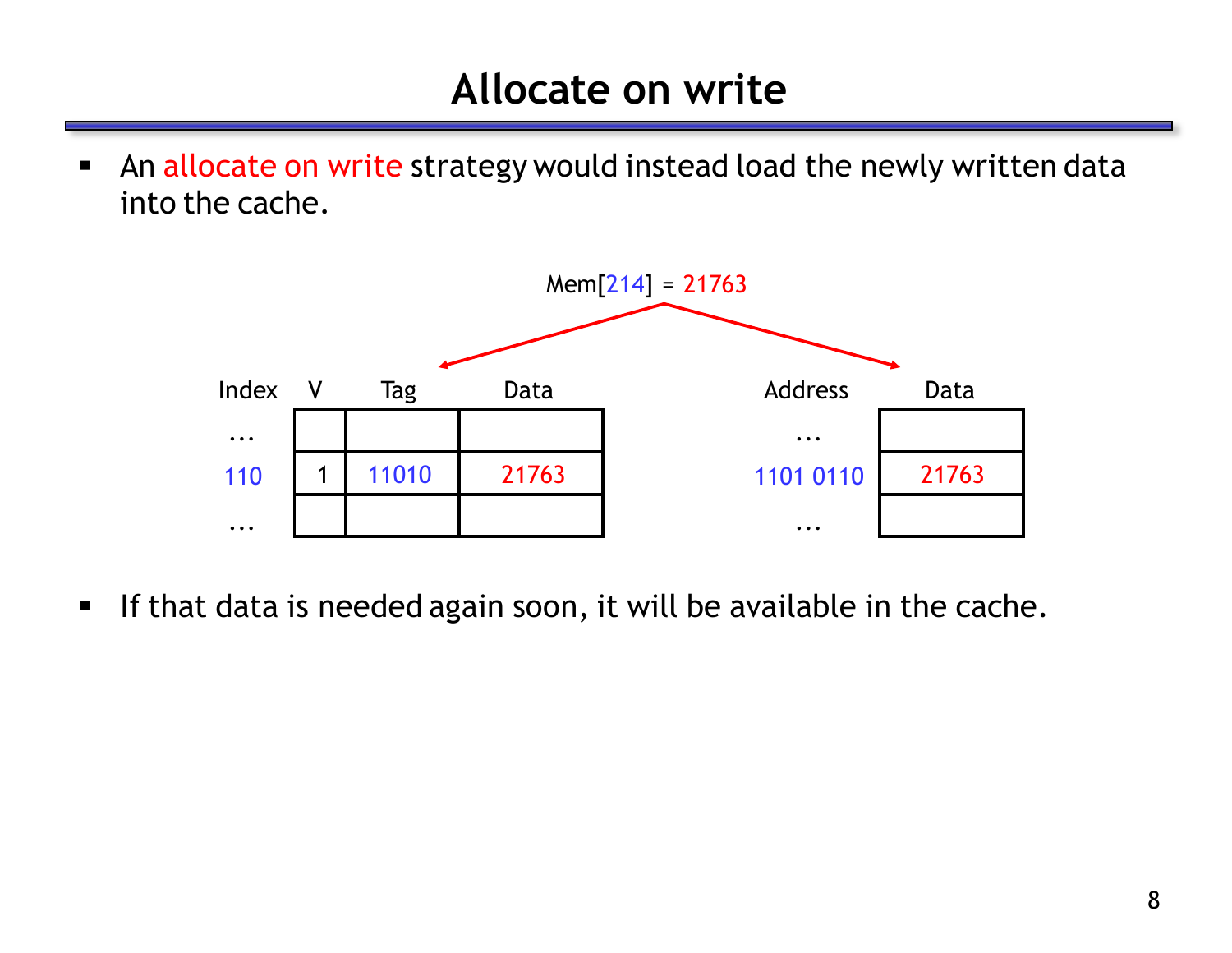- Given the following trace of accesses, can you determine whether the cache is write-allocate or write-no-allocate?
	- Assume A and B are distinct, and can be in the cache simultaneously.

| Miss | <b>Load A</b>  |
|------|----------------|
| Miss | <b>Store B</b> |
| Hit  | <b>Store A</b> |
| Hit  | <b>Load A</b>  |
| Miss | <b>Load B</b>  |
| Hit  | <b>Load B</b>  |
| Hit  | <b>Load A</b>  |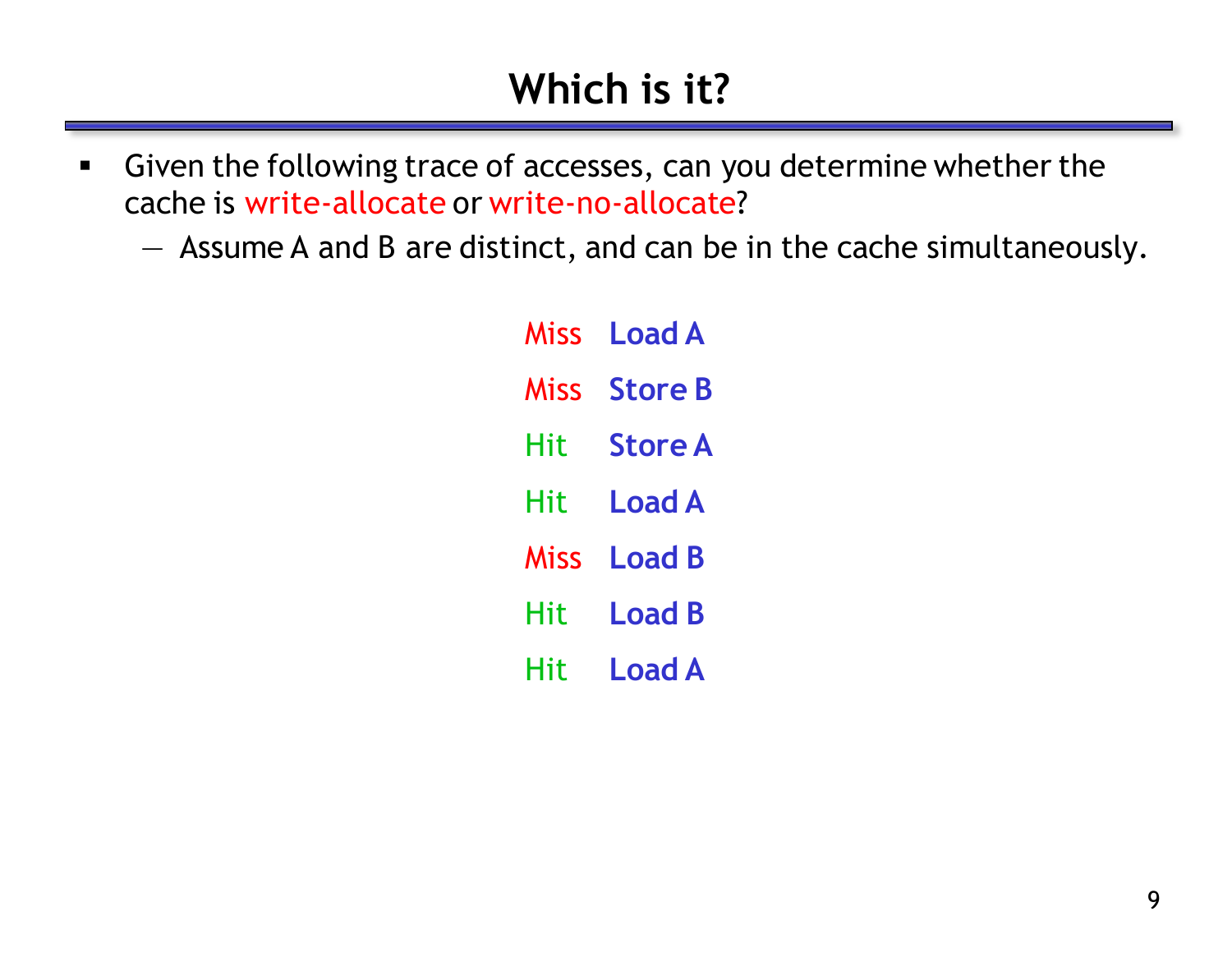Given the following trace of accesses, can you determine whether the cache is write-allocate or write-no-allocate?

Answer:

— Assume A and B are distinct, and can be in the cache simultaneously.

|                   | Miss Load A    |                                                      |
|-------------------|----------------|------------------------------------------------------|
|                   | Miss Store B   |                                                      |
| Hit               | <b>Store A</b> |                                                      |
| <b>Hit</b>        | <b>Load A</b>  |                                                      |
|                   | Miss Load B    |                                                      |
| Hit               | <b>Load B</b>  |                                                      |
| <b>Hit</b>        | <b>Load A</b>  |                                                      |
| Write-no-allocate |                | On a write-<br>allocate cache this<br>would be a hit |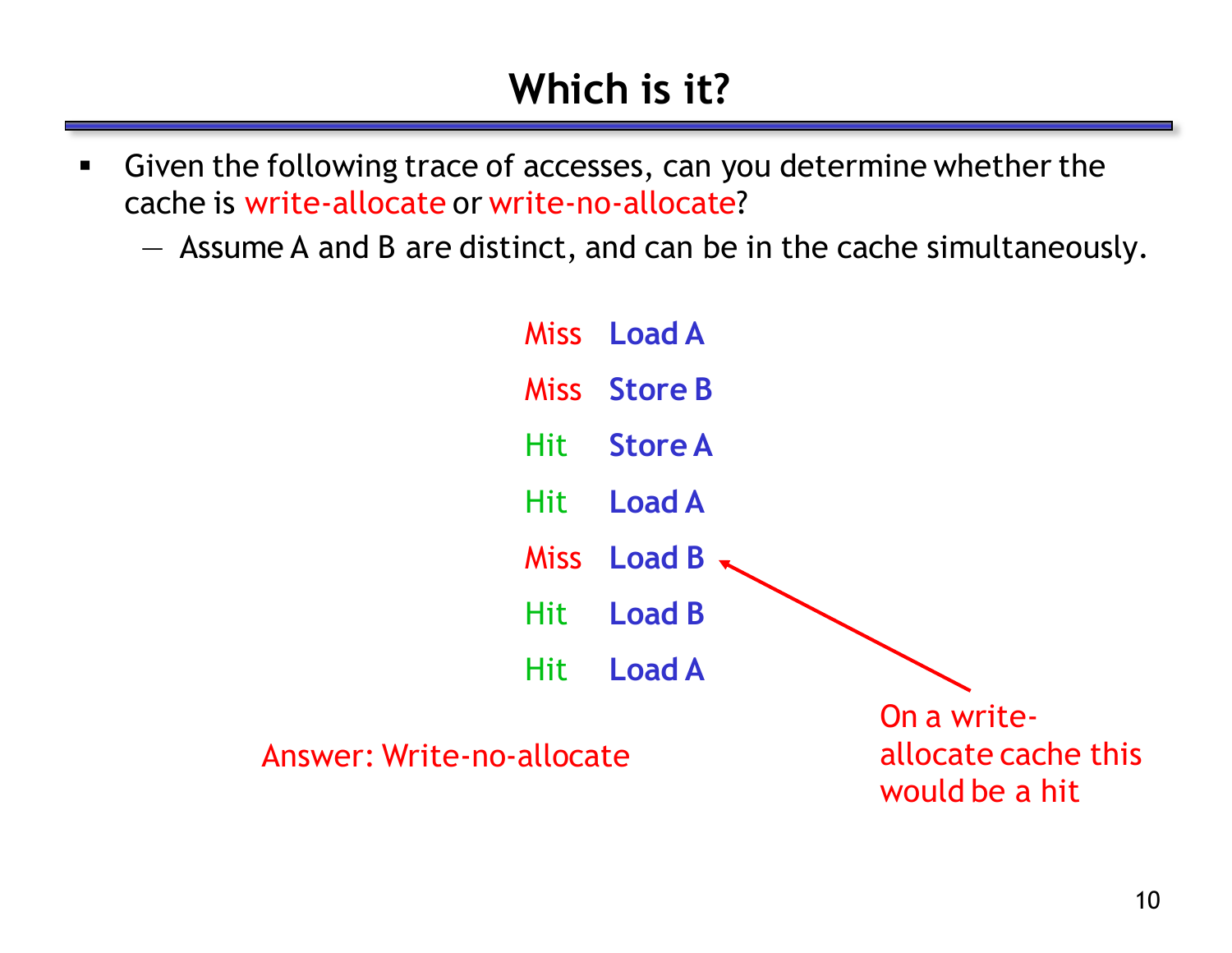### **First Observations**

- **Split Instruction/Data caches:** 
	- Pro: No structural hazard between IF & MEM stages
		- A single-ported unified cache stalls fetch during load or store
	- $-$  Con: Static partitioning of cache between instructions  $\alpha$  data
		- Bad if working sets unequal:  $e.g.,$   $\alpha_{\text{ode}}$  **/DATA** or **CODE**/ $\alpha_{\text{data}}$
- Cache Hierarchies:
	- Trade-off between access time & hit rate
		- L1 cache can focus on fast access time (okay hit rate)
		- L2 cache can focus on good hit rate (okay access time)
	- Such hierarchical design is another "big idea"
	- We'll see this in section.

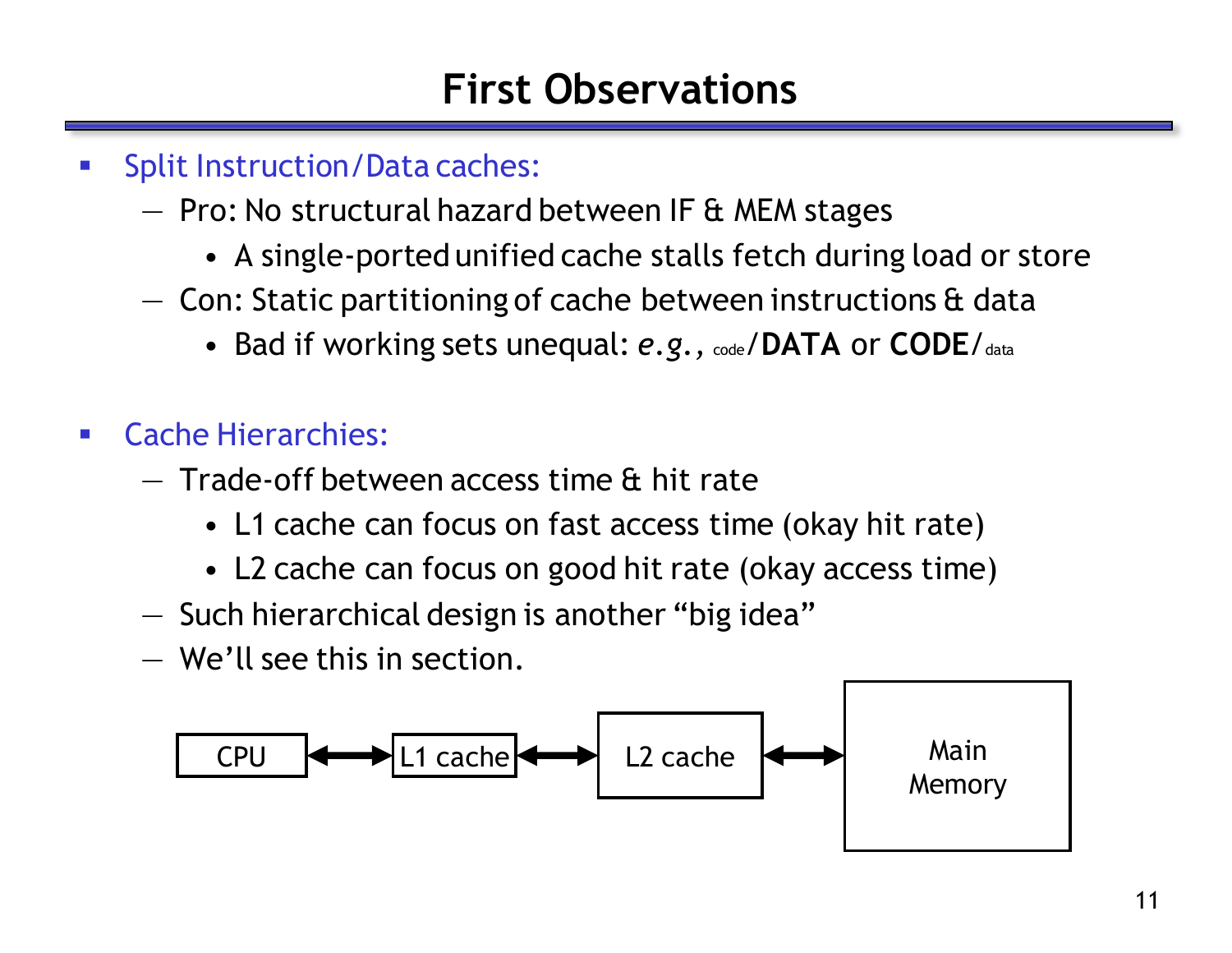### **Opteron Vital Statistics**



- $-64kB$
- 64 byte blocks
- 2-way set associative
- 2 cycle access time
- **L2 Cache:** 
	- $-1$  MB
	- 64 byte blocks
	- 4-way set associative
	- 16 cycle access time (total, not just miss penalty)
- **-** Memory
	- 200+ cycle access time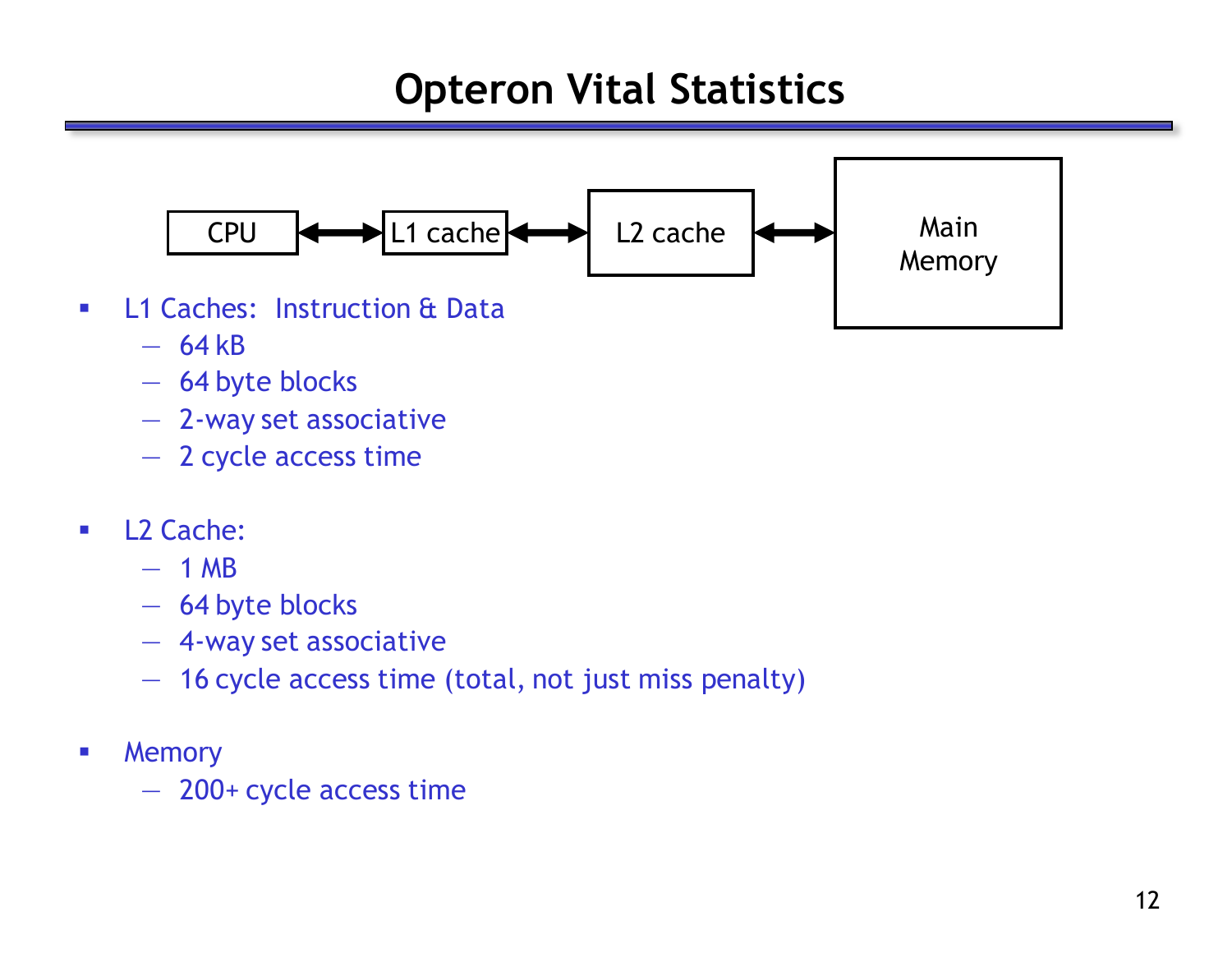# **Comparing cache organizations**

- Like many architectural features, caches are evaluated experimentally.
	- As always, performance depends on the actual instruction mix, since different programs will have different memory access patterns.
	- Simulating or executing real applications is the most accurate way to measure performance characteristics.
- The graphs on the next few slides illustrate the simulated miss rates for several different cache designs.
	- Again lower miss rates are generally better, but remember that the miss rate is just one component of average memory access time and execution time.
	- You'll probably do some cache simulations if you take CS433.

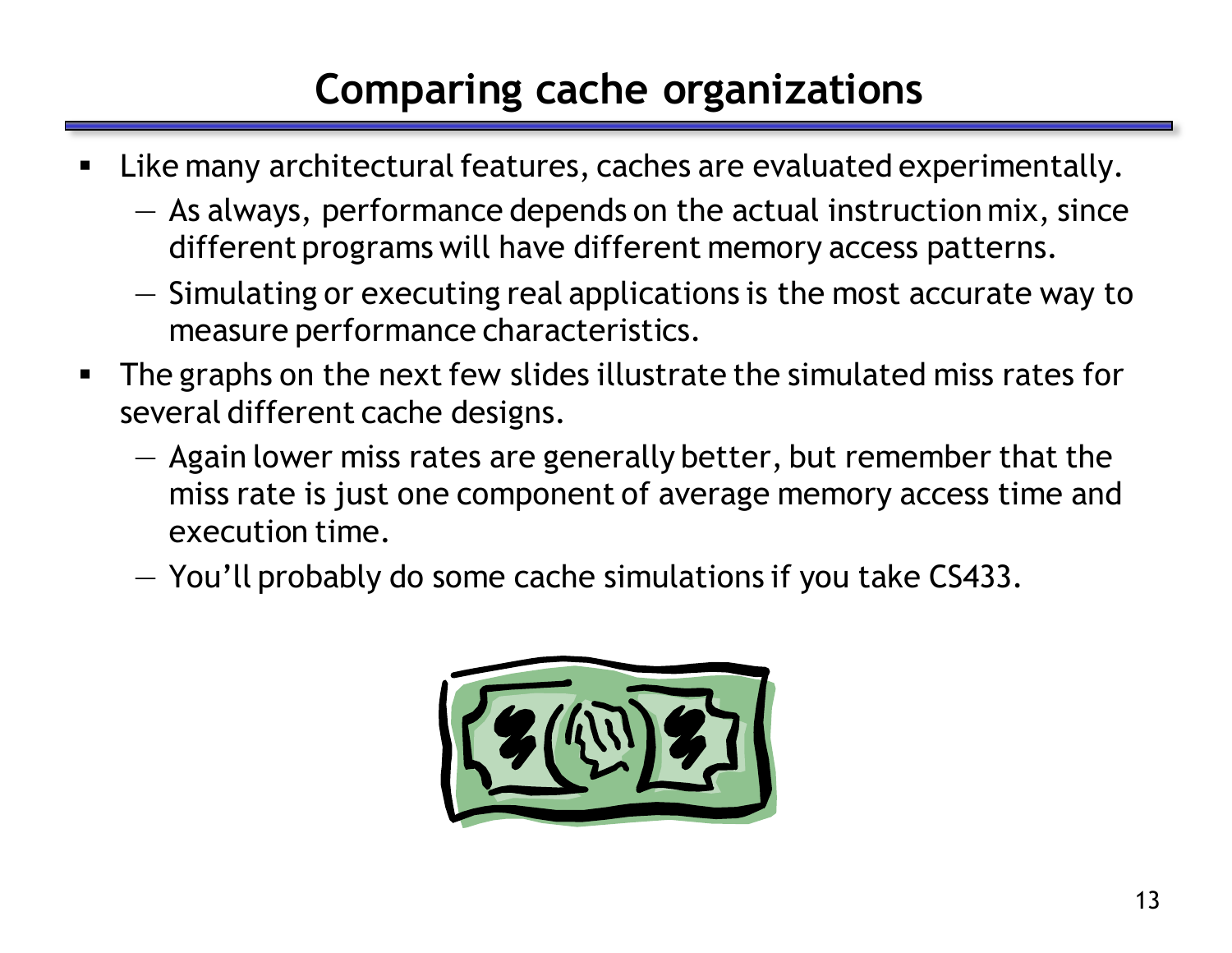# **Associativity tradeoffs and miss rates**

- As we saw last time, higher associativity means more complex hardware.
- But a highly-associative cache will also exhibit a lower miss rate.
	- Each set has more blocks, so there's less chance of a conflict between two addresses which both belong in the same set.
	- Overall, this will reduce AMAT and memory stall cycles.
- **The textbook shows the miss rates decreasing as the associativity** increases.

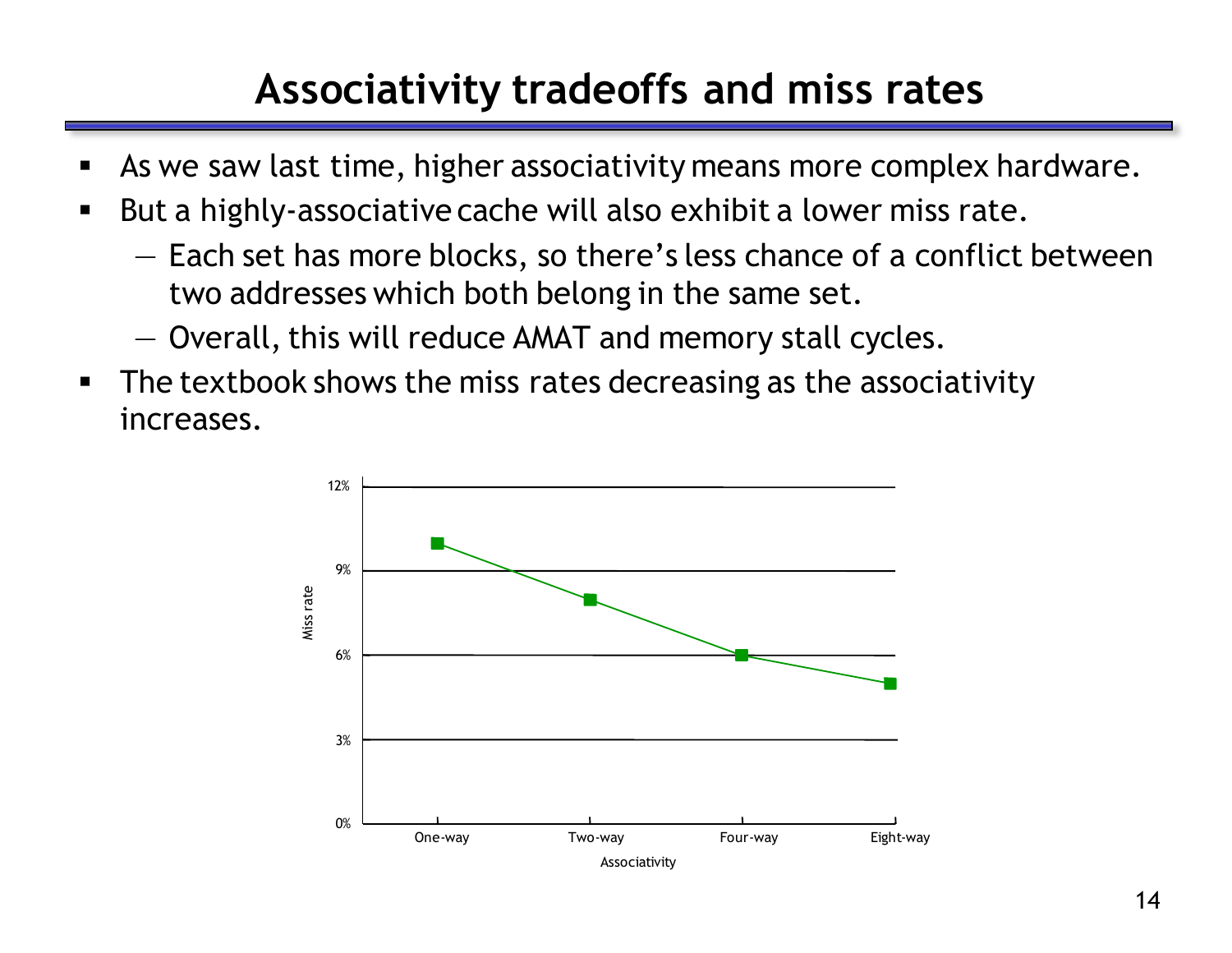### **Cache size and miss rates**

- **The cache size also has a significant impact on performance.** 
	- The larger a cache is, the less chance there will be of a conflict.
	- Again this means the miss rate decreases, so the AMAT and number of memory stall cycles also decrease.
- The complete Figure 7.29 depicts the miss rate as a function of both the cache size and its associativity.

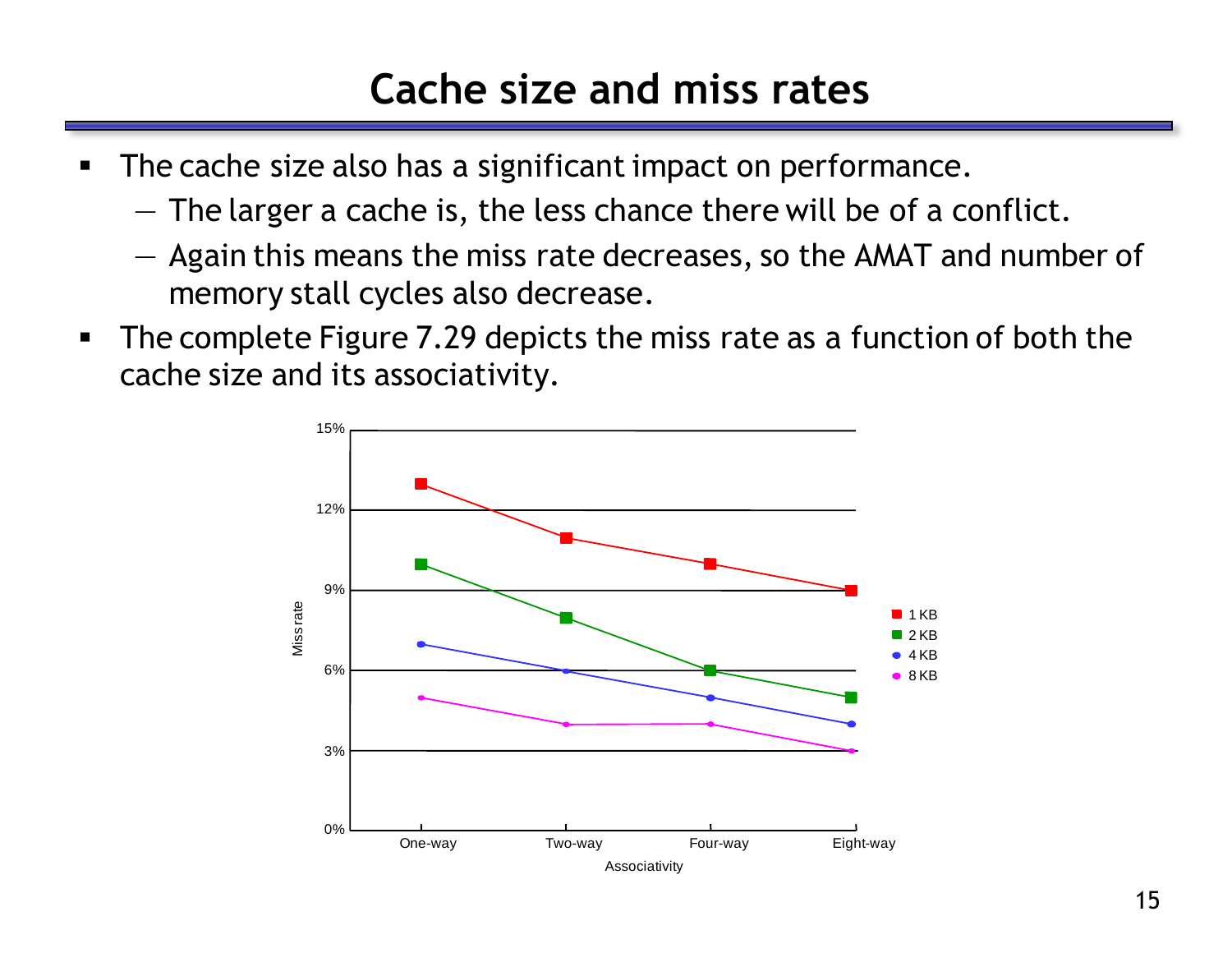#### **Block size and miss rates**

- Finally, Figure 7.12 on p. 559 shows miss rates relative to the block size and overall cache size.
	- Smaller blocks do not take maximum advantage of spatial locality.

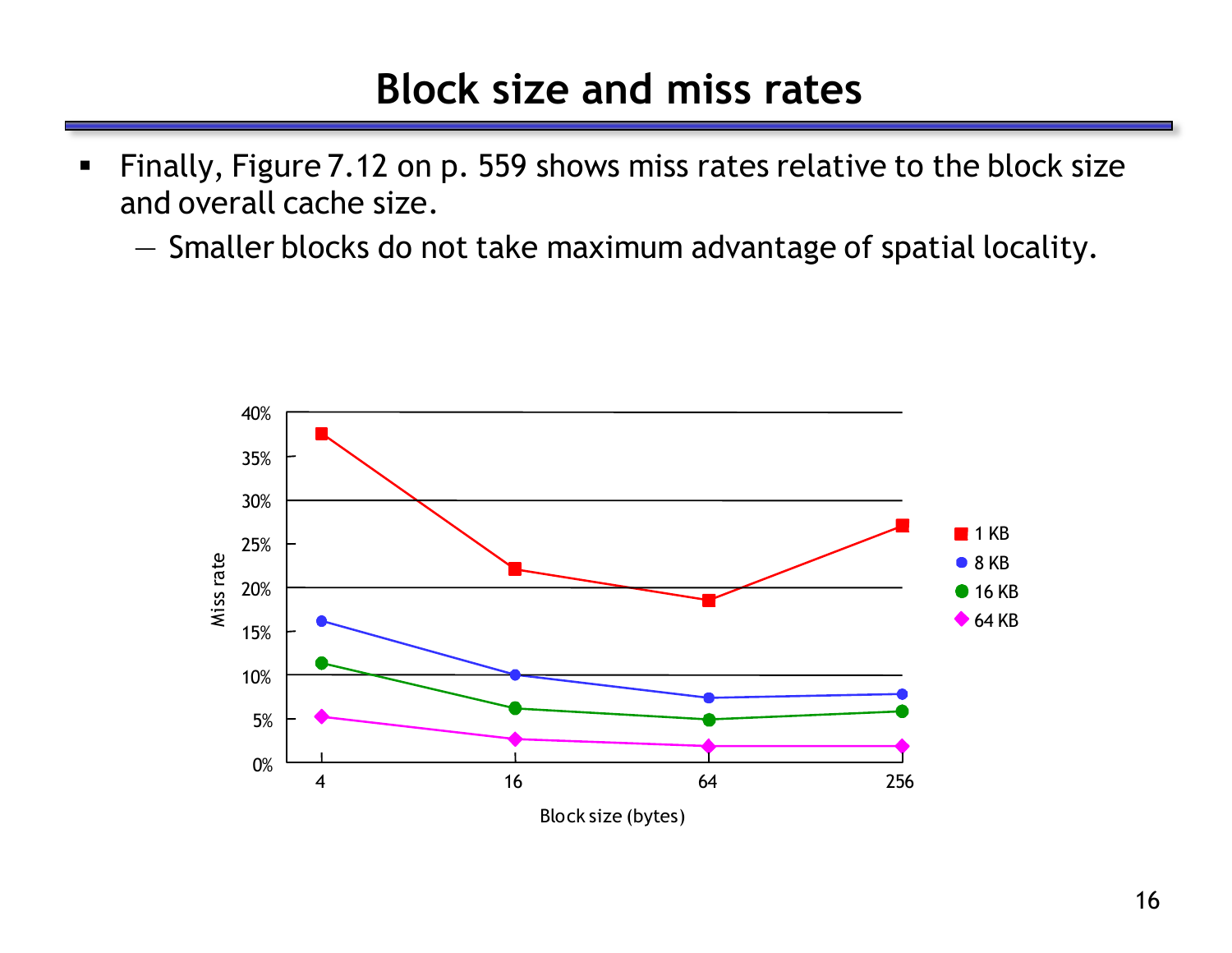# **Memory and overall performance**

- How do cache hits and misses affect overall system performance?
	- Assuming a hit time of one CPU clock cycle, program execution will continue normally on a cache hit. (Our earlier computations always assumed one clock cycle for an instruction fetch or data access.)
	- For cache misses, we'll assume the CPU must stall to wait for a load from main memory.
- The total number of stall cycles depends on the number of cache misses *and* the miss penalty.

#### Memory stall cycles = Memory accesses x miss rate x miss penalty

 To include stalls due to cache misses in CPU performance equations, we have to add them to the "base" number of execution cycles.

CPU time = (CPU execution cycles + Memory stall cycles) x Cycle time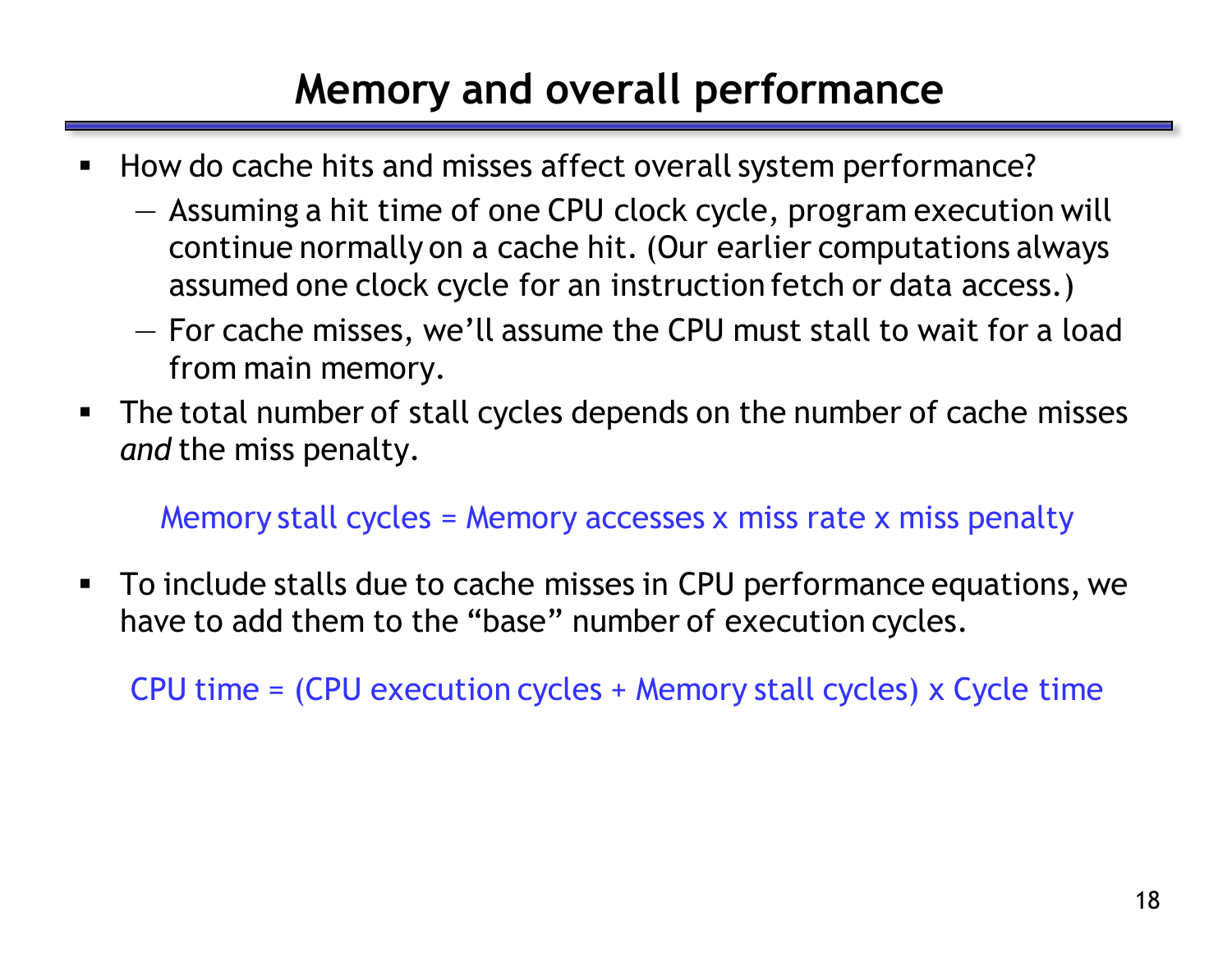#### **Performance example**

 Assume that 33% of the instructions in a program are data accesses. The cache hit ratio is 97% and the hit time is one cycle, but the miss penalty is 20 cycles.

Memory stall cycles = Memory accesses x Miss rate x Miss penalty = 0.33 **I** x 0.03 x 20 cycles = 0.2 **I** cycles

 If **I** instructions are executed, then the number of wasted cycles will be 0.2 x **I**.

This code is 1.2 times slower than a program with a "perfect" CPI of 1!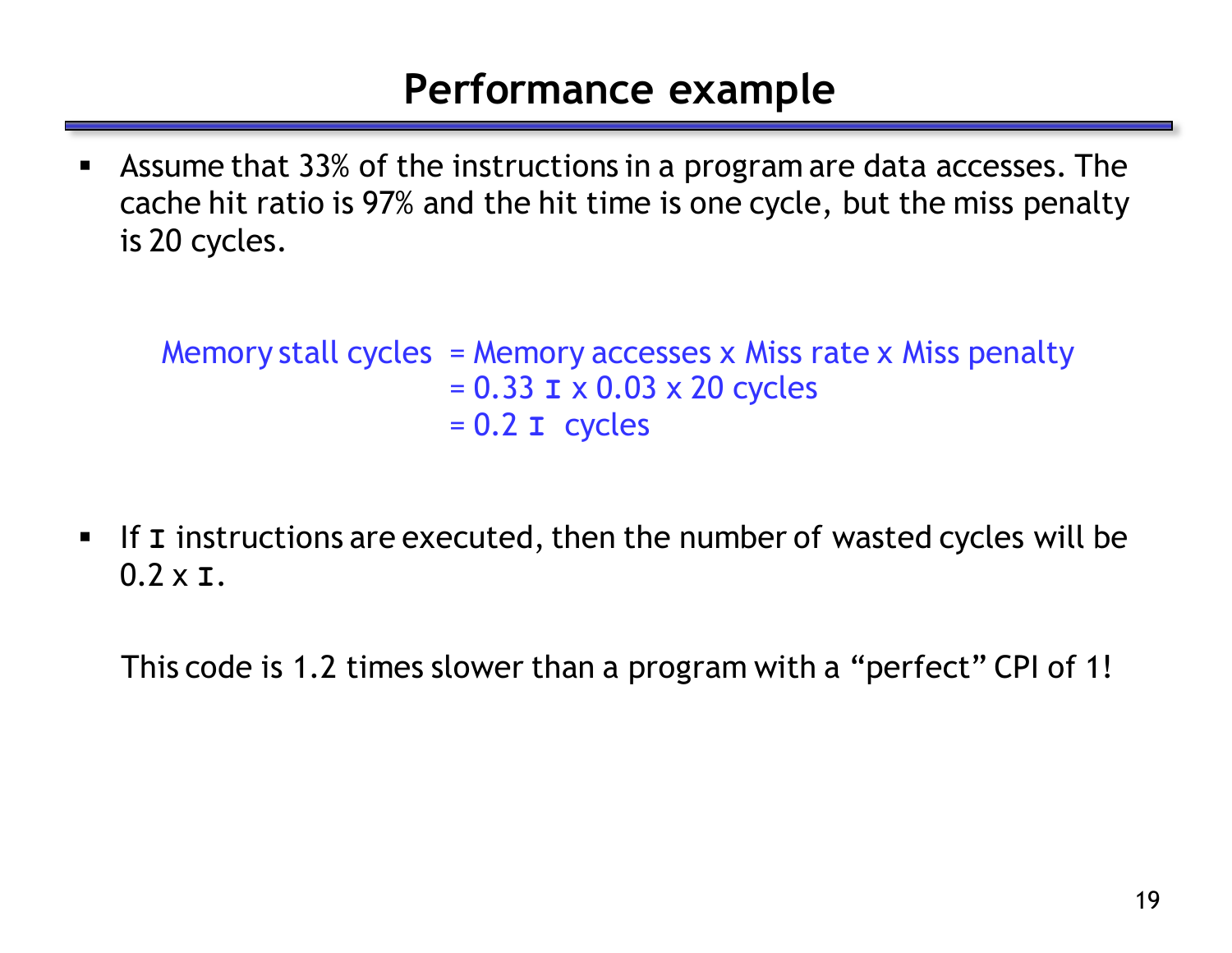#### CPU time = (CPU execution cycles + Memory stall cycles) x Cycle time

- Processor performance traditionally outpaces memory performance, so the memory system is often the system bottleneck.
- For example, with a base CPI of 1, the CPU time from the last page is:

CPU time =  $(I + 0.2 I) \times$  Cycle time

 What if we could *double* the CPU performance so the CPI becomes 0.5, but memory performance remained the same?

CPU time =  $(0.5 I + 0.2 I) \times$  Cycle time

- The overall CPU time improves by just  $1.2/0.7 = 1.7$  times!
- **Refer back to Amdahl's Law from textbook page 101.** 
	- Speeding up only part of a system has diminishing returns.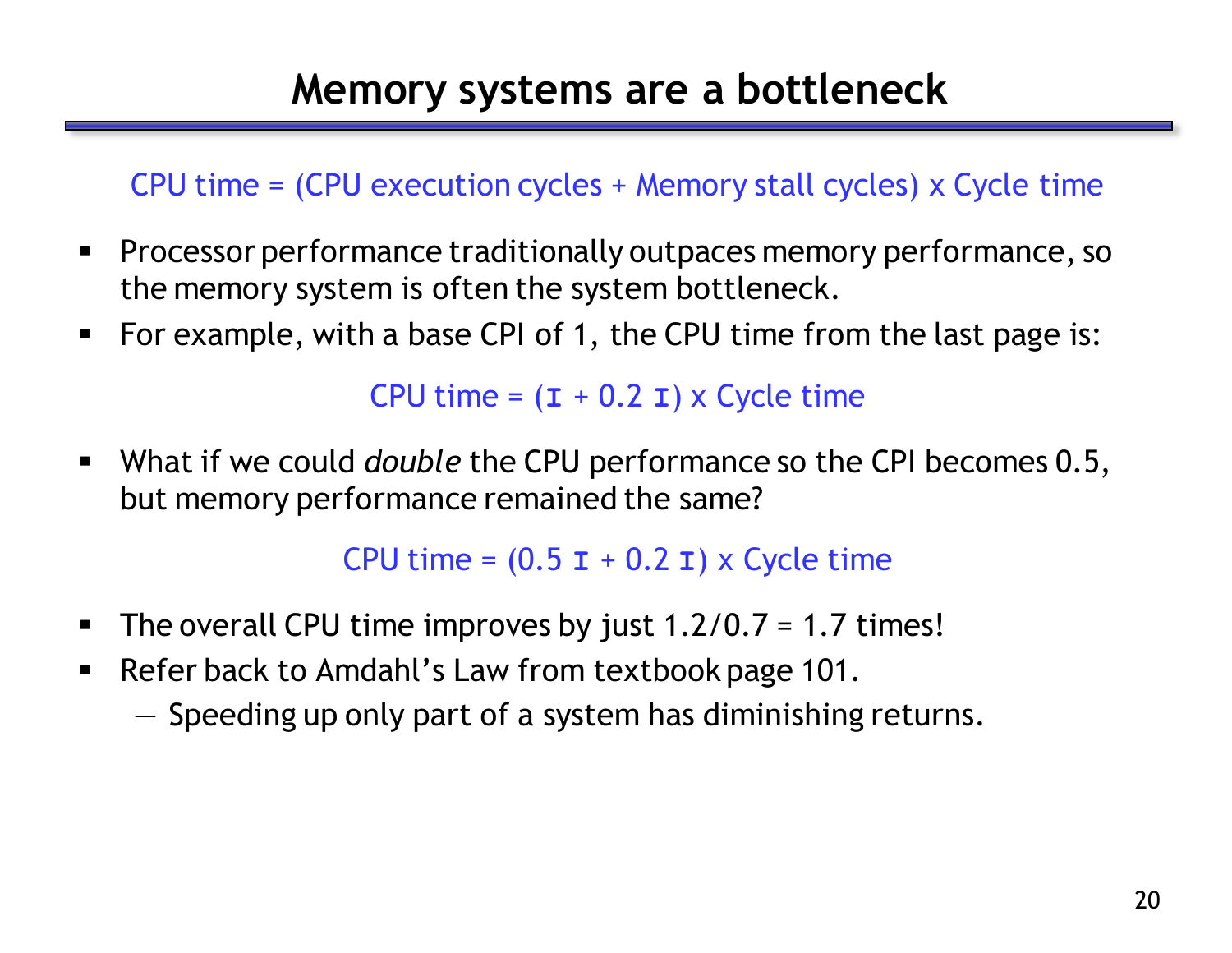### **Basic main memory design**

- There are some ways the main memory can be organized to reduce miss penalties and help with caching.
- For some concrete examples, let's assume the following three steps are taken when a cache needs to load data from the main memory.
	- 1. It takes 1 cycle to send an address to the RAM.
	- 2. There is a 15-cycle latency for each RAM access.
	- 3. It takes 1 cycle to return data from the RAM.
- I In the setup shown here, the buses from the CPU to the cache and from the cache to RAM are all one word wide.
- **If the cache has one-word blocks, then filling a block** from RAM (*i.e.*, the miss penalty) would take 17 cycles.

#### $1 + 15 + 1 = 17$  clock cycles

 The cache controller has to send the desired address to the RAM, wait and receive the data.

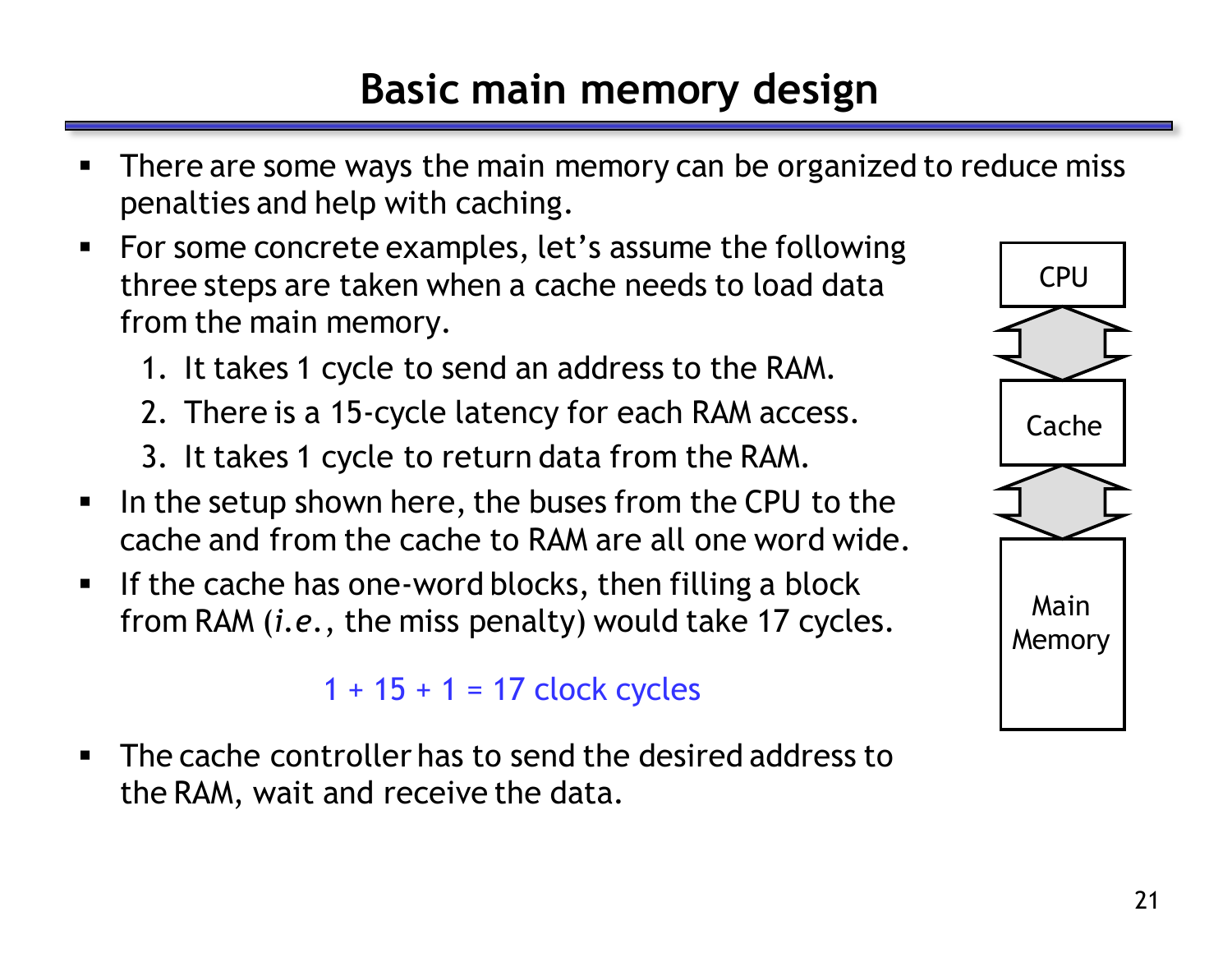# **Miss penalties for larger cache blocks**

**If the cache has four-word blocks, then loading a single block would need** four individual main memory accesses, and a miss penalty of 68 cycles!

 $4 \times (1 + 15 + 1) = 68$  clock cycles

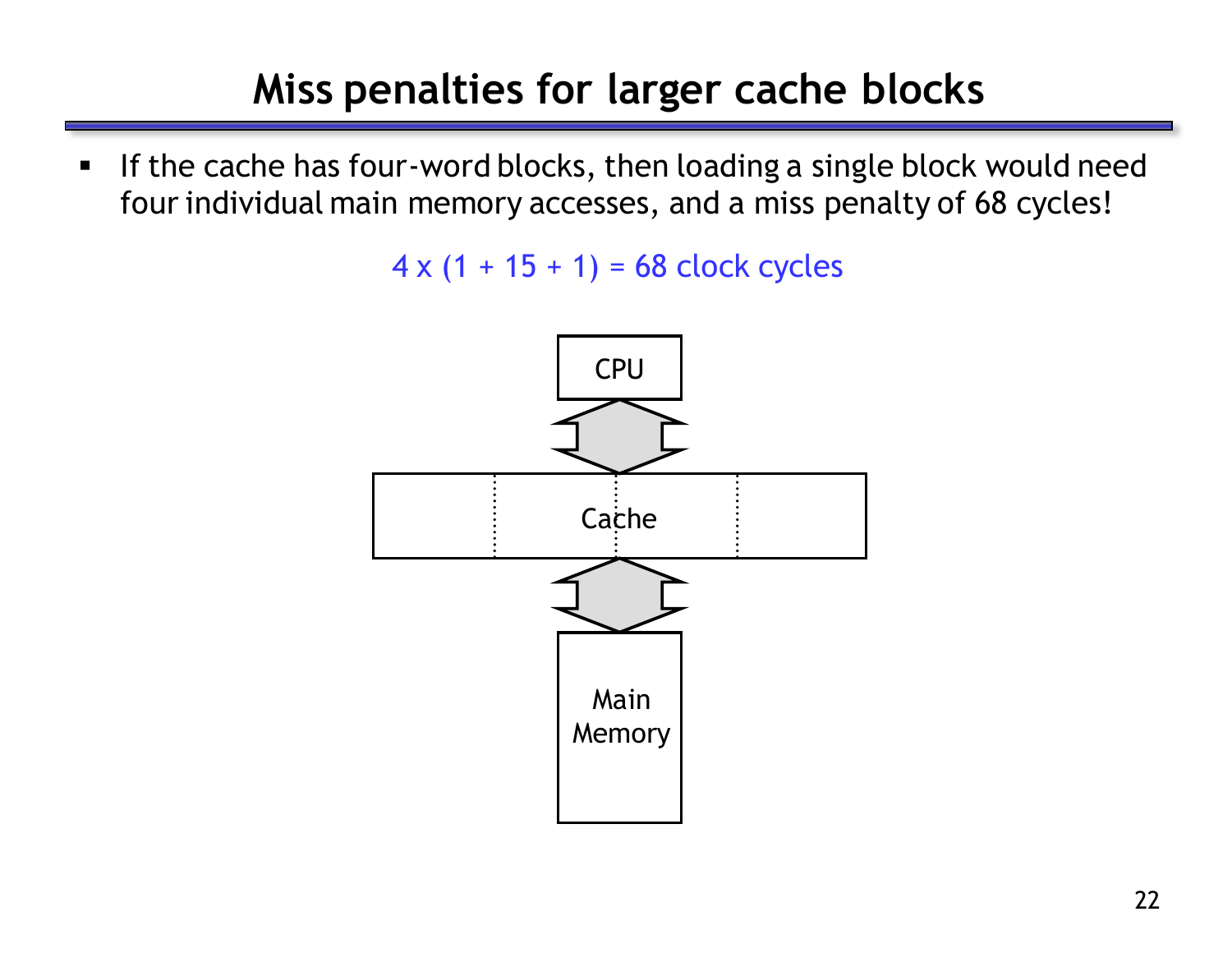# **A wider memory**

- A simple way to decrease the miss penalty is to widen the memory and its interface to the cache, so we can read multiple words from RAM in one shot.
- **If we could read four words from** the memory at once, a four-word cache load would need just 17 cycles.

 $1 + 15 + 1 = 17$  cycles

• The disadvantage is the cost of the wider buses—each additional bit of memory width requires another connection to the cache.

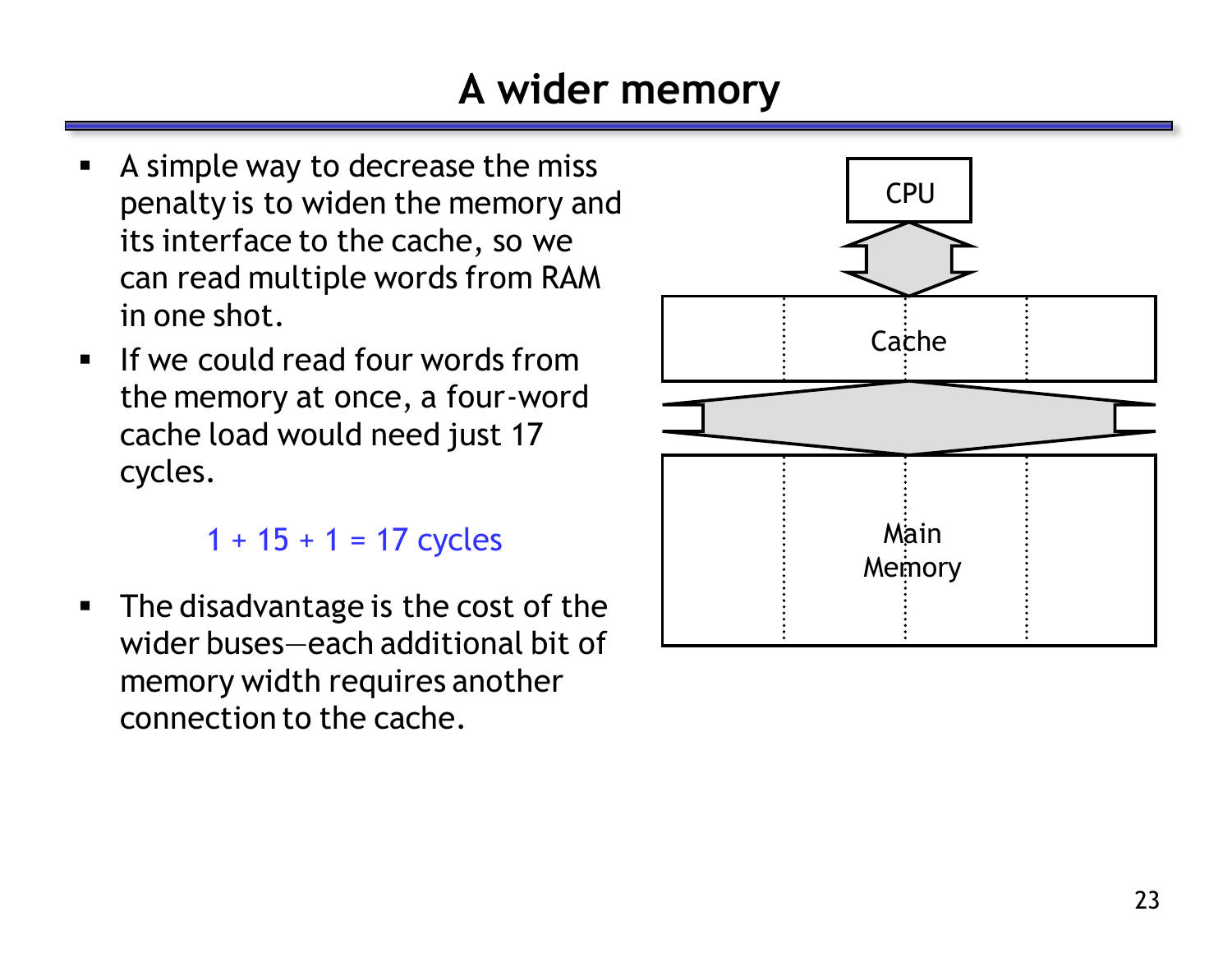## **An interleaved memory**

- Another approach is to interleave the memory, or split it into "banks" that can be accessed individually.
- **The main benefit is overlapping the** latencies of accessing each word.
- For example, if our main memory has four banks, each one byte wide, then we could load four bytes into a cache block in just 20 cycles.

 $1 + 15 + (4 \times 1) = 20$  cycles

- **Dur buses are still one byte wide** here, so four cycles are needed to transfer data to the caches.
- **This is cheaper than implementing** a four-byte bus, but not too much slower.

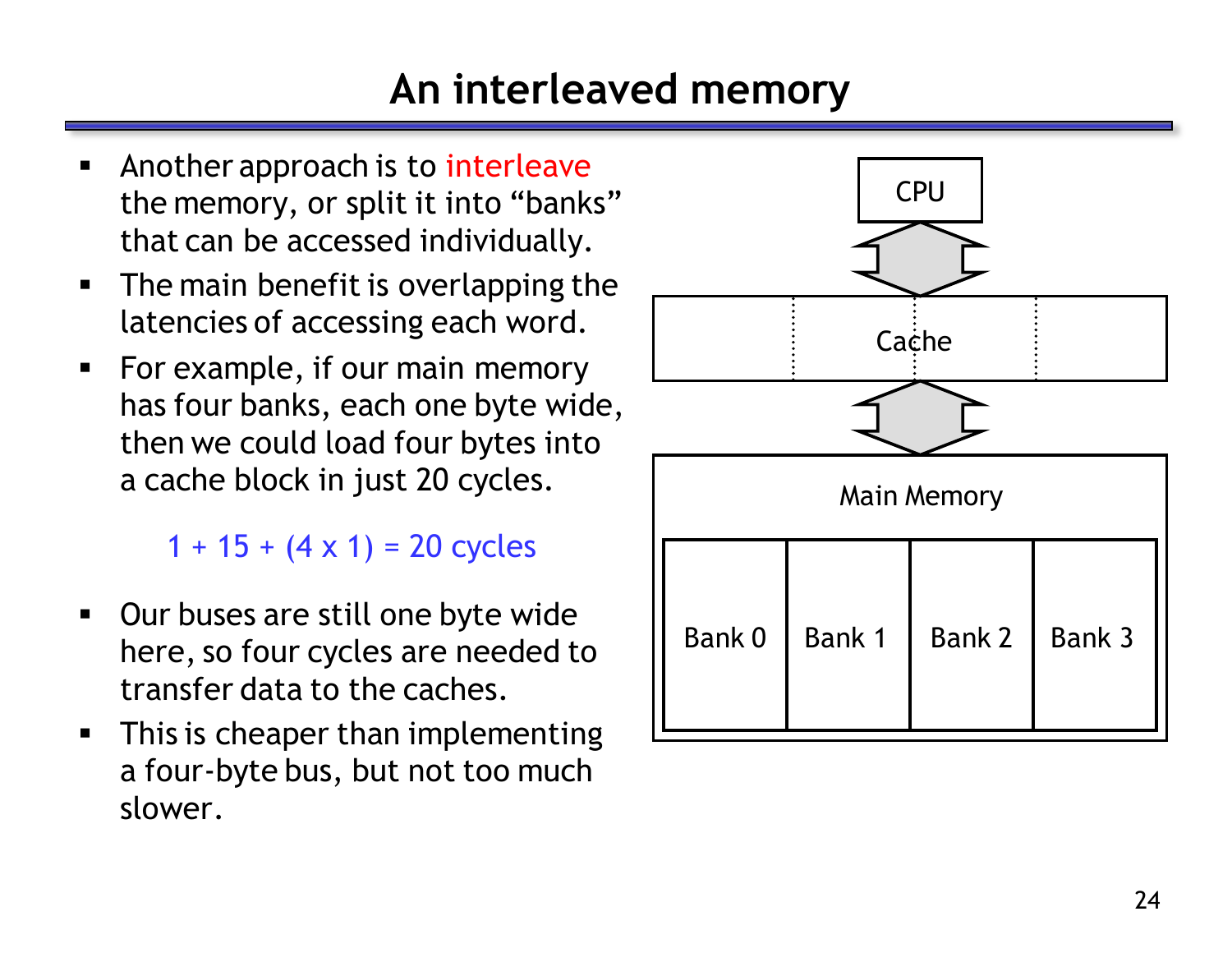### **Interleaved memory accesses**



- Here is a diagram to show how the memory accesses can be interleaved.
	- The magenta cycles represent sending an address to a memory bank.
	- Each memory bank has a 15-cycle latency, and it takes another cycle (shown in blue) to return data from the memory.
- **This is the same basic idea as pipelining!** 
	- As soon as we request data from one memory bank, we can go ahead and request data from another bank as well.
	- Each individual load takes 17 clock cycles, but four overlapped loads require just 20 cycles.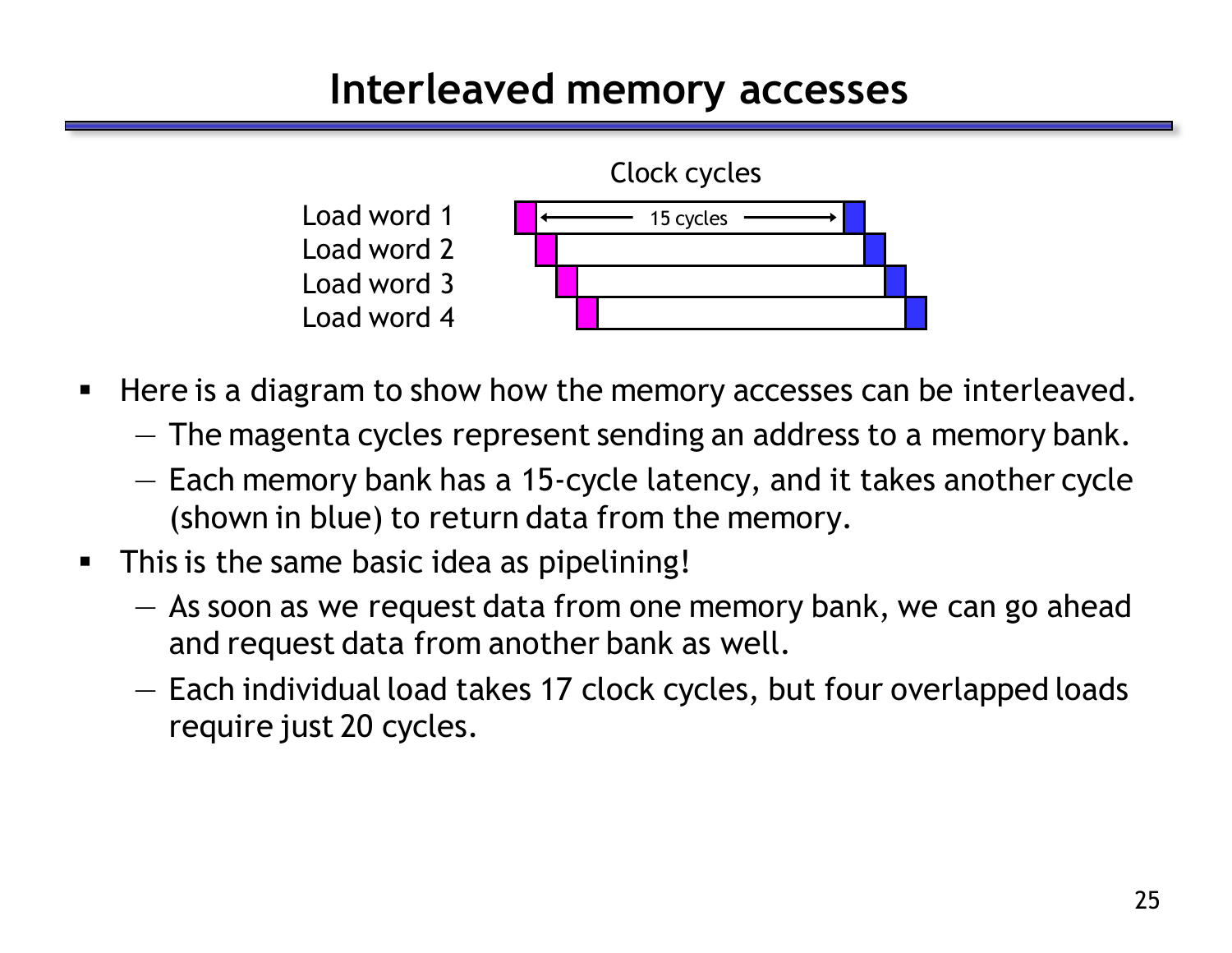**Increasing block size can improve hit rate (due to spatial locality), but** transfer time increases. Which cache configuration would be better?

|                   | Cache $#1$ | Cache $#2$ |
|-------------------|------------|------------|
| <b>Block size</b> | 32-bytes   | 64-bytes   |
| Miss rate         | 5%         | 4%         |

- Assume both caches have single cycle hit times. Memory accesses take 15 cycles, and the memory bus is 8-bytes wide:
	- i.e., an 16-byte memory access takes 18 cycles:
		- 1 (send address) + 15 (memory access) + 2 (two 8-byte transfers)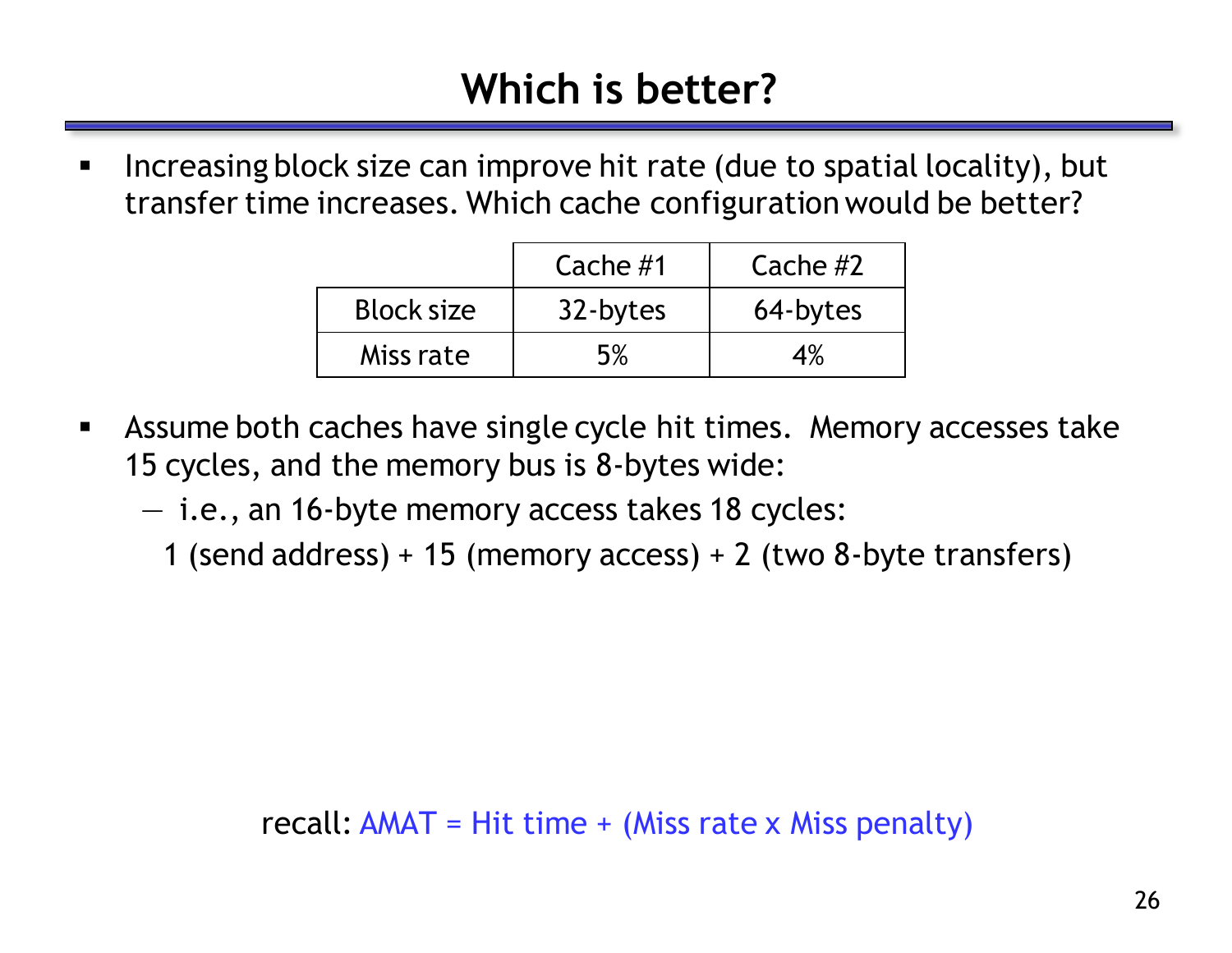Increasing block size can improve hit rate (due to spatial locality), but transfer time increases. Which cache configuration would be better?

|                   | Cache $#1$ | Cache $#2$ |
|-------------------|------------|------------|
| <b>Block size</b> | 32-bytes   | 64-bytes   |
| Miss rate         | 5%         | 4%         |

 Assume both caches have single cycle hit times. Memory accesses take 15 cycles, and the memory bus is 8-bytes wide:

— i.e., an 16-byte memory access takes 18 cycles:

1 (send address) + 15 (memory access) + 2 (two 8-byte transfers)

recall:  $AMAT = Hit time + (Miss rate x Miss penalty)$ Cache #1: Miss Penalty =  $1 + 15 + 32B/8B = 20$  cycles  $AMAT = 1 + (.05 * 20) = 2$  Cache #2: Miss Penalty =  $1 + 15 + 64B/8B = 24$  cycles AMAT = 1 + (.04 \* 24) = **~**1.96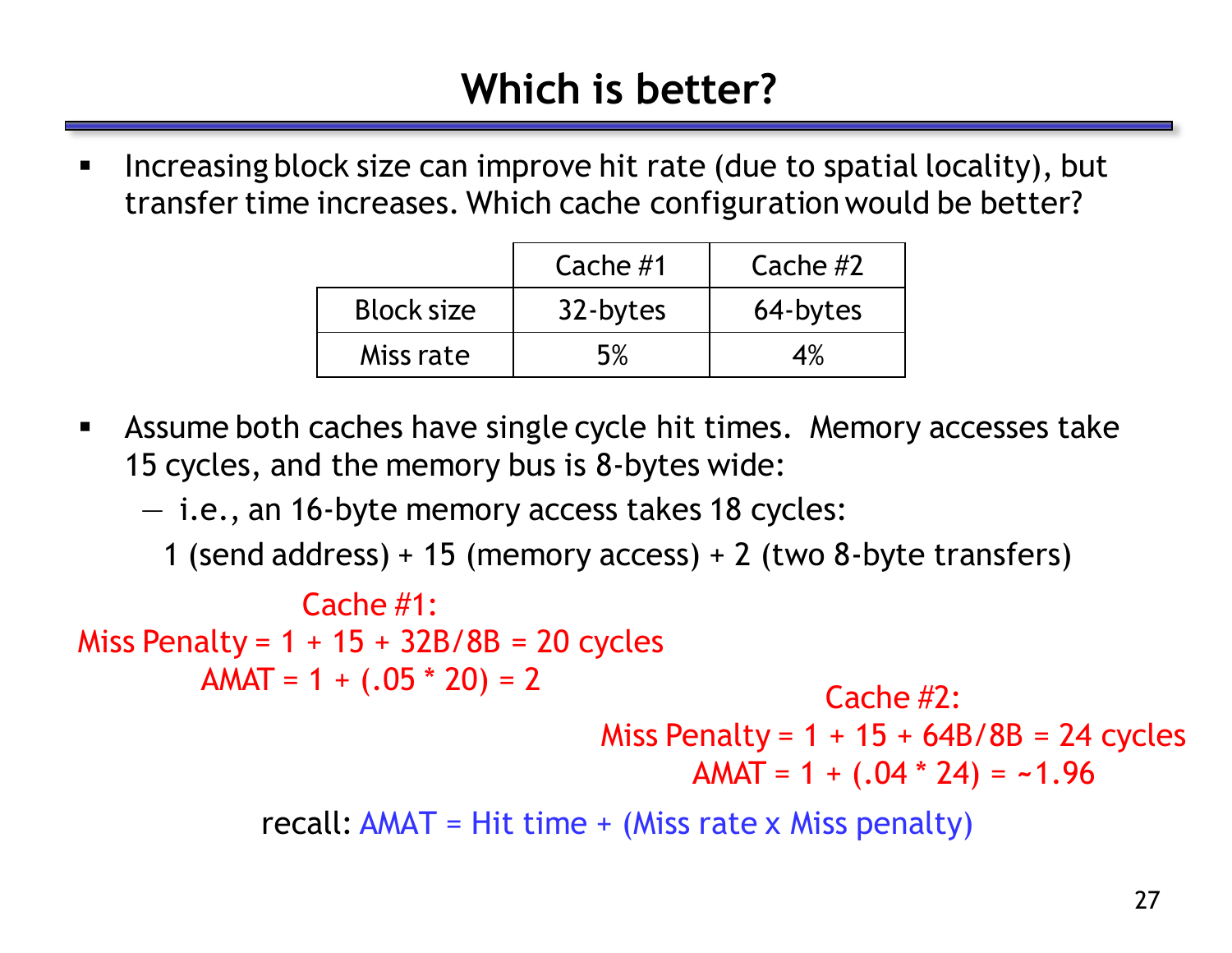# **Summary**

- **Writing to a cache poses a couple of interesting issues.** 
	- Write-through and write-back policies keep the cache consistent with main memory in different ways for write hits.
	- Write-around and allocate-on-write are two strategies to handle write misses, differing in whether updated data is loaded into the cache.
- **Memory system performance depends upon the cache hit time, miss rate** and miss penalty, as well as the actual program being executed.
	- We can use these numbers to find the average memory access time.
	- We can also revise our CPU time formula to include stall cycles.

AMAT = Hit time + (Miss rate x Miss penalty)

Memory stall cycles = Memory accesses x miss rate x miss penalty

CPU time = (CPU execution cycles + Memory stall cycles) x Cycle time

- **The organization of a memory system affects its performance.** 
	- The cache size, block size, and associativity affect the miss rate.
	- We can organize the main memory to help reduce miss penalties. For example, interleaved memory supports pipelined data accesses.